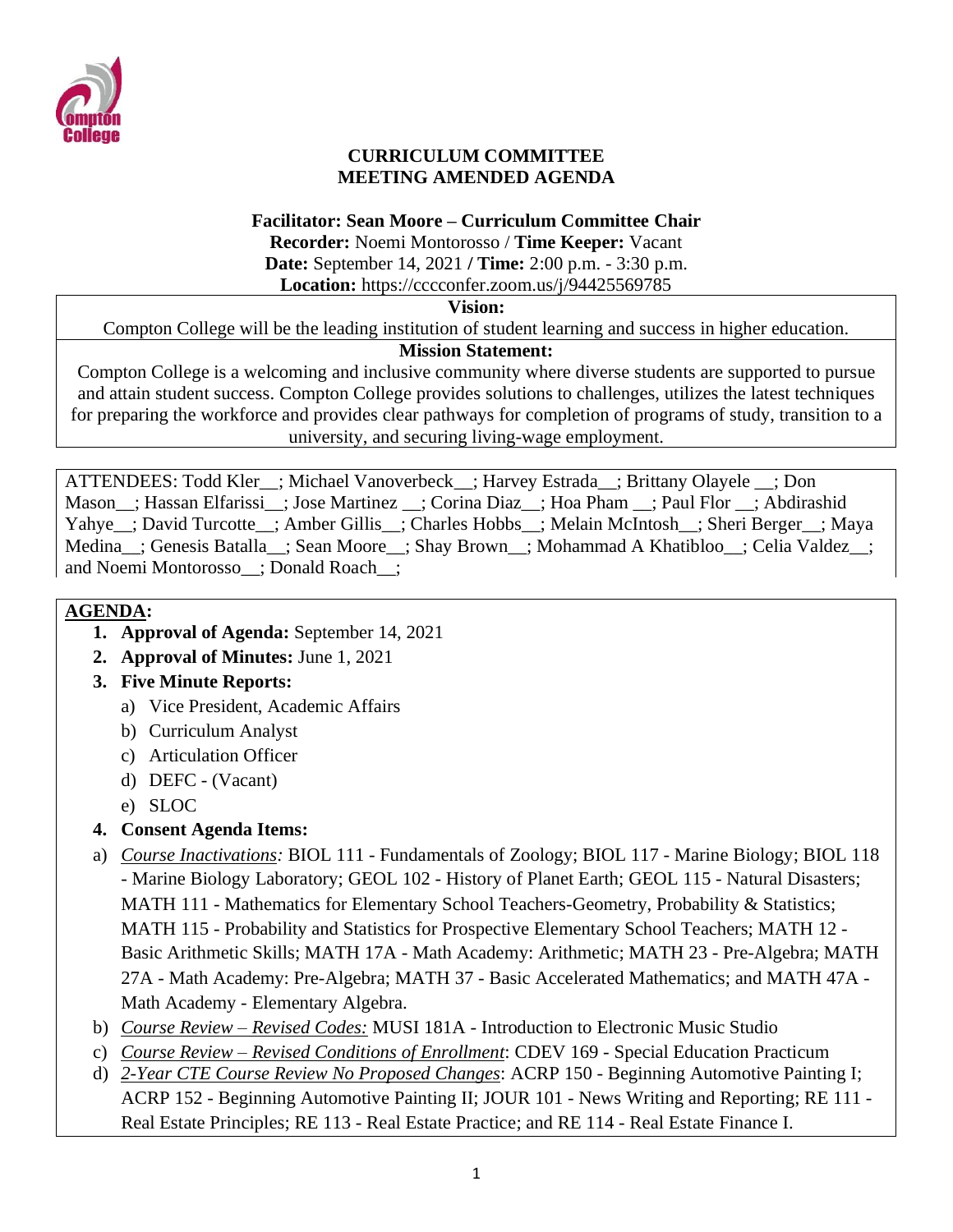- e) *6-Year Standard Course Review-No Proposed Changes*: ANAT 130 Essentials of Anatomy and Physiology; ART 101 - Art and Visual Culture: A Global Perspective; ART 110 - Drawing Fundamentals I; ART 130 - Two-Dimensional Design I; ART 209 - History of African Art; ART 210 - Drawing Fundamentals II; ENGL 123 - Creative Writing: Introduction to Poetry; ENGL 128 - Creative Writing: A Workshop in Fiction and Nonfiction; ENGL 238 - Survey of Film: 1950 to the Present; ENGL 239 - Literature and Film; HIST 105 - Women and American History from the Colonial Era to 1877; HIST 106 - Women and American History from 1877 to the Present; HIST 111 - The African American in the United States from 1877 to the Present; HIST 183 - Introduction to African History, Prehistory to 1885; HIST 184 - Introduction to African History, 1885 to the Present; PHIL 103 - Ethics and Society; POLI 103 - Introduction to Principles and Methods of Political Science; POLI 105 - Ethnicity in the American Political Process; POLI 106 - Civil Rights and Liberties in the United States; POLI 107 - Political Philosophy; POLI 110H - Honors Introduction to International Relations; and SPAN 106 - Advanced Spanish II.
- f) *CSU/IGETC Articulation Review*: ECON 101H Honors Principles of Economics: Macroeconomics; HIST 110 - The African American in the United States to 1877; and HIST 111 - The African American in the United States from 1877 to the Present.
- g) *Distance Education*: ACRP 150 Beginning Automotive Painting I; ACRP 152 Beginning Automotive Painting II; ANAT 130 - Essentials of Anatomy and Physiology; ART 101 - Art and Visual Culture: A Global Perspective; ART 110 - Drawing Fundamentals I; ART 130 - Two-Dimensional Design I; ART 209 - History of African Art; ART 210 - Drawing Fundamentals II; CDEV 169 - Special Education Practicum; COSM 126 - Cosmetology Applications and Theory; CSCI 108 - Foundation of Data Science; CSCI 114 - Computer Programming in Python; CSCI 117 - Computer Programming in MATLAB; ENGL 123 - Creative Writing: Introduction to Poetry; ENGL 128 - Creative Writing: A Workshop in Fiction and Nonfiction; ENGL 238 - Survey of Film: 1950 to the Present; ENGL 239 - Literature and Film; HIST 105 - Women and American History from the Colonial Era to 1877; HIST 106 - Women and American History from 1877 to the Present; HIST 108 - United States History: The American Indian Experience; HIST 110 - The African American in the United States to 1877; HIST 111 - The African American in the United States from 1877 to the Present; HIST 183 - Introduction to African History, Prehistory to 1885; HIST 184 - Introduction to African History, 1885 to the Present; JOUR 101 - News Writing and Reporting; MUSI 181A - Introduction to Electronic Music Studio; PHIL 103 - Ethics and Society; POLI 103 - Introduction to Principles and Methods of Political Science; POLI 105 - Ethnicity in the American Political Process; POLI 106 - Civil Rights and Liberties in the United States; POLI 107 - Political Philosophy; POLI 110H - Honors Introduction to International Relations; and SPAN 106 - Advanced Spanish II.

### **5. Reinstated Item(s):**

a) None.

### **6. Action Items:**

- a) *First Read New Programs*: ESL Level I Certificate of Completion (please see attached Document).
- b) *Second Read - New Courses*: CSCI 108 Foundation of Data Science; COSM 126 Cosmetology Applications and Theory; CSCI 114 - Computer Programming in Python; and CSCI 117 - Computer Programming in MATLAB (please see attached documents).

## **7. Information Items:**

a) CSU will no longer be accepting the current Business Administration 1.0 Program in the current catalog. As a result, a new Business Administration 2.0 AS-T Program proposal needs to be